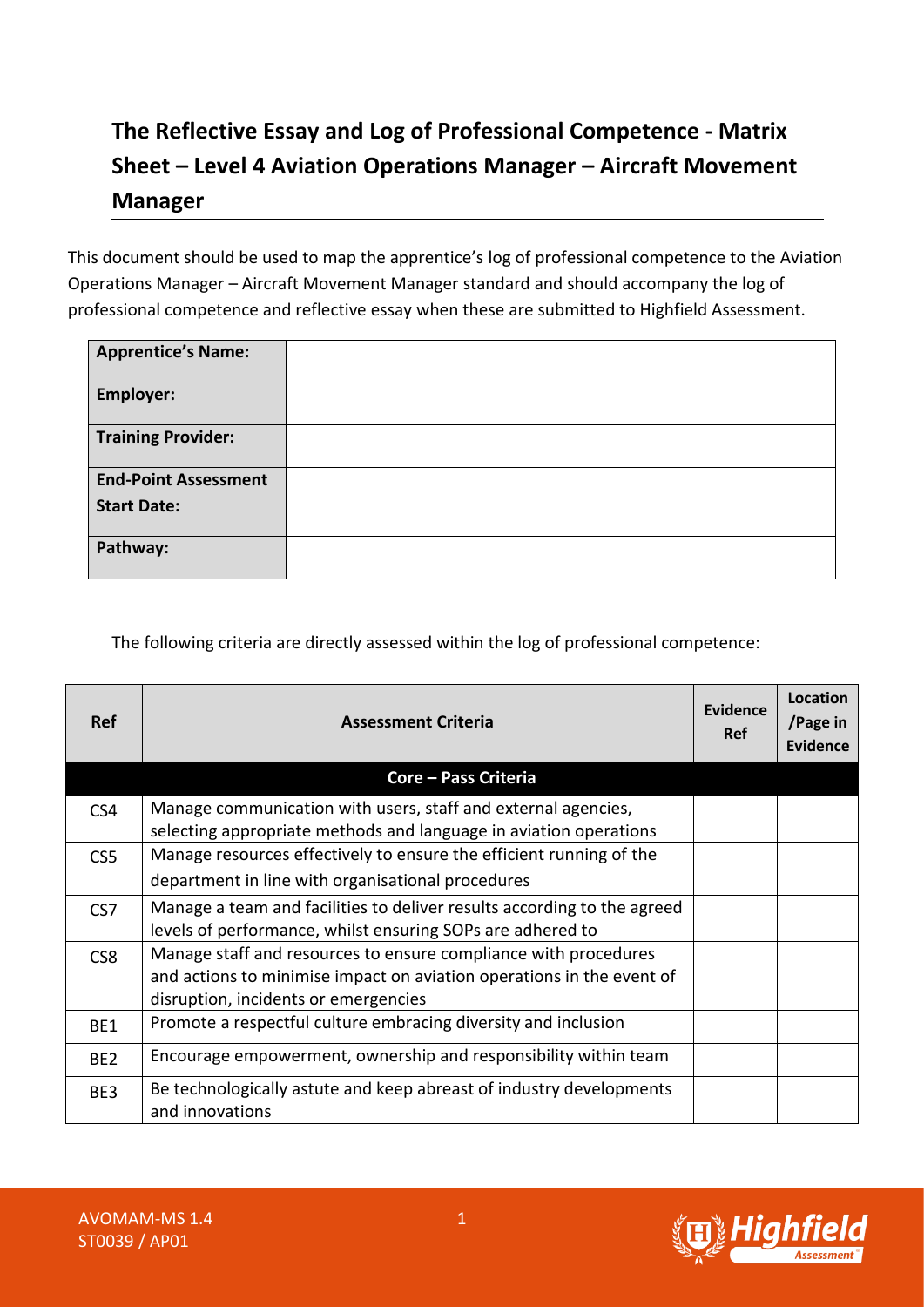| <b>Core - Merit Criteria</b>       |                                                                                                      |  |  |
|------------------------------------|------------------------------------------------------------------------------------------------------|--|--|
| REM1                               | Demonstrate confidence and self-motivation in their role                                             |  |  |
| REM <sub>2</sub>                   | Actively look for opportunities for self-development                                                 |  |  |
| REM3                               | Deal with problems as they arise                                                                     |  |  |
| REM4                               | Seek to exceed customer expectations, in line with business objectives                               |  |  |
| <b>Core - Distinction Criteria</b> |                                                                                                      |  |  |
| RED1                               | Consistently perform above the required level for their role                                         |  |  |
| RED <sub>2</sub>                   | Have excellent self and time-management skills                                                       |  |  |
| RED3                               | Seek and take opportunities to share knowledge and develop others<br>when the opportunity arises     |  |  |
| RED4                               | Deliver excellent customer experiences within the confines of the<br>aviation operations environment |  |  |

| <b>Ref</b> | <b>Assessment Criteria</b>                                             | Evidence<br>Ref | Location<br>/Page in<br>Evidence |
|------------|------------------------------------------------------------------------|-----------------|----------------------------------|
|            | <b>Specialist Function 2: Aircraft Movement Manager</b>                |                 |                                  |
| AMS1.1     | Manage the safe movement of aircraft and/or airside vehicles within    |                 |                                  |
|            | own area of responsibility, ensuring the execution of activities is in |                 |                                  |
|            | accordance to aviation safety laws and airport procedures              |                 |                                  |
| AMS1.2     | Manage the day-to-day operation of movement teams and specialists      |                 |                                  |
|            | at airports/heliports and other landing platforms, ensuring the        |                 |                                  |
|            | execution of activities is in accordance with aviation safety laws and |                 |                                  |
|            | airport procedures                                                     |                 |                                  |
| AMS3       | Analyse and interpret codes and regulations, and use information to    |                 |                                  |
|            | maximise operational performance when planning, setting priorities,    |                 |                                  |
|            | organising and supervising the work of others                          |                 |                                  |
| AMS4.1     | Establish and maintain positive relationships, promoting strong        |                 |                                  |
|            | interrelationships with other airport users                            |                 |                                  |
| AMS4.2     | Maintain records required under regulations and the need for           |                 |                                  |
|            | compliance with all regulations including health and safety            |                 |                                  |

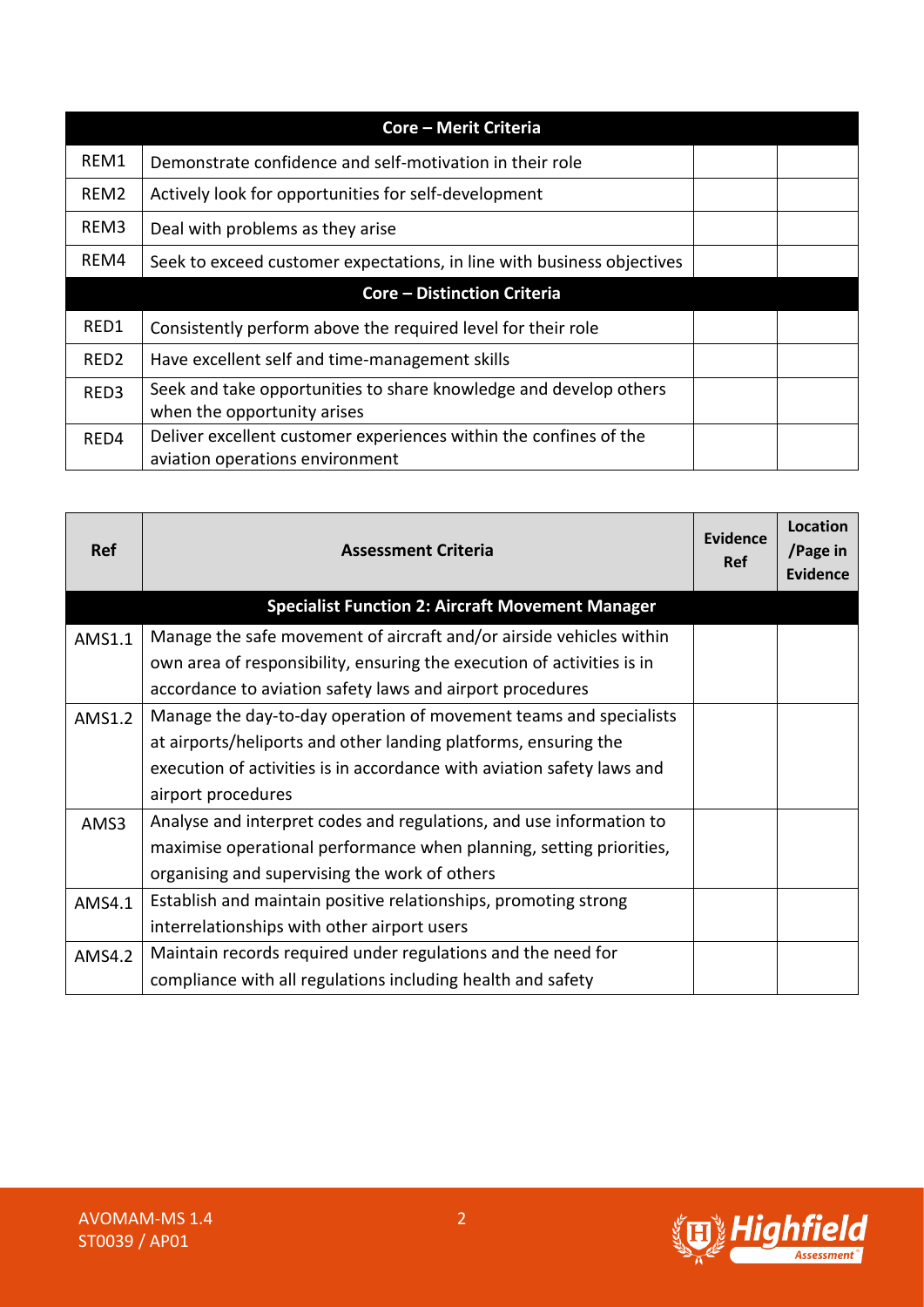The following are knowledge, skills and behaviours that are not directly assessed within the log of professional competence (but must still be present and referenced):

| <b>Ref</b>      | <b>Knowledge, Skills and Behaviours</b>                                                                                                                                                      | Evidence<br><b>Ref</b> | <b>Location</b><br>/Page in<br><b>Evidence</b> |
|-----------------|----------------------------------------------------------------------------------------------------------------------------------------------------------------------------------------------|------------------------|------------------------------------------------|
|                 | <b>Core Criteria - Pass</b>                                                                                                                                                                  |                        |                                                |
| CK1             | Understand any aviation-specific health and safety legislation relevant<br>to the organisation and their own role                                                                            |                        |                                                |
| CK1.1           | Describe statutory requirements for health and safety in an aviation<br>environment                                                                                                          |                        |                                                |
| CS <sub>1</sub> | Manage safety within their area of responsibility, ensuring staff are<br>compliant with safety requirements in aviation environments                                                         |                        |                                                |
| CK <sub>2</sub> | Understand how to manage aviation security and what action to take<br>in the event of a security breach                                                                                      |                        |                                                |
| CS <sub>2</sub> | Manage aviation security in their own area of operations, ensuring<br>team members follow organisational procedures and that accurate<br>reporting and recording of information is completed |                        |                                                |
| CK3             | Understand how to manage and comply with aviation procedures and<br>regulations to meet legislative and organisational requirements within<br>their own area of responsibility               |                        |                                                |
| CK3.1           | Describe statutory requirements for employment, equality and<br>diversity                                                                                                                    |                        |                                                |
| <b>CK3.2</b>    | Describe industry regulations relating to aviation operations, including<br>passenger and cargo requirements, security procedures and<br>dangerous goods                                     |                        |                                                |
| <b>CK3.3</b>    | Describe industry regulations relating to CAA, MAA and DfT                                                                                                                                   |                        |                                                |
| CK3.4           | Describe DfT threat levels: critical/severe/substantial/moderate/low                                                                                                                         |                        |                                                |
| CK3.5           | Describe the requirements for compliance in the aviation environment                                                                                                                         |                        |                                                |
| CK3.6           | Explain which procedures must be followed to ensure compliance                                                                                                                               |                        |                                                |
| CK3.7           | Explain the impact of not following procedures and ensuring<br>compliance                                                                                                                    |                        |                                                |
| <b>CK3.8</b>    | Describe the impact of the aviation operation on the environment                                                                                                                             |                        |                                                |
| CK3.9           | Describe environmental controls in the aviation operation                                                                                                                                    |                        |                                                |
| CK3.10          | Describe how to ensure team members are aware of and adhere to<br>compliance and legislation requirements                                                                                    |                        |                                                |
| CK3.11          | Summarise the actions to take in the event of non-compliance                                                                                                                                 |                        |                                                |
| CK3.12          | Describe the impact of aviation operations on the environment and<br>measures which can be taken to reduce the impact                                                                        |                        |                                                |
| CS <sub>3</sub> | Manage compliance with legislation, aviation procedures and<br>regulations within own area of responsibility                                                                                 |                        |                                                |

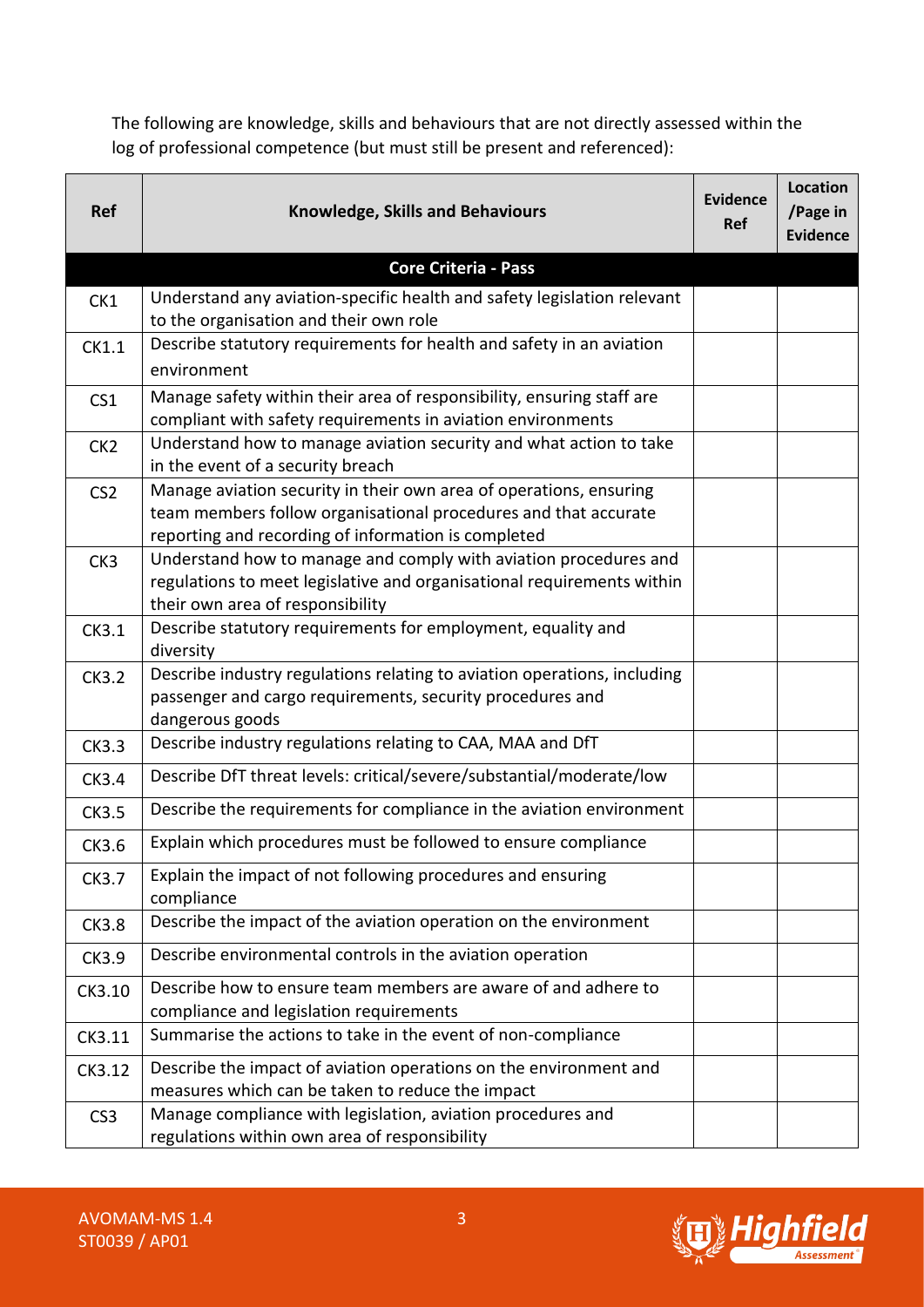| <b>Ref</b>      | <b>Knowledge, Skills and Behaviours</b>                                                                                                                                                                                                                      | <b>Evidence</b><br><b>Ref</b> | <b>Location</b><br>/Page in<br><b>Evidence</b> |
|-----------------|--------------------------------------------------------------------------------------------------------------------------------------------------------------------------------------------------------------------------------------------------------------|-------------------------------|------------------------------------------------|
| CK4             | Understand how to manage communications with users, staff and<br>external agencies, selecting appropriate methods and language                                                                                                                               |                               |                                                |
| CK4.1           | Describe principles of effective communication                                                                                                                                                                                                               |                               |                                                |
| <b>CK4.2</b>    | Outline relevant aviation guidelines, procedures and standard phrases                                                                                                                                                                                        |                               |                                                |
| CK <sub>5</sub> | How to identify and procure sufficient, suitable resources (e.g.<br>finance, staff, equipment, supplies) within the organisation, in line<br>with budgetary and organisational requirements                                                                  |                               |                                                |
| CK <sub>6</sub> | Understand the importance of cohesive airside operations and how<br>each specialist function links with each other. Understand the<br>importance of agencies, contractors and visitors remaining compliant<br>with procedures and adherence to requirements. |                               |                                                |
| CS <sub>6</sub> | Manage their own area of responsibility to meet the needs of the<br>wider organisation, ensuring that the needs of the site, customers,<br>visitors and service users are met in adherence to business<br>operational procedures and requirements            |                               |                                                |
| CK7             | Understand the agreed levels of performance and SOPs within own<br>area of responsibility                                                                                                                                                                    |                               |                                                |
| CK7.1           | Explain principles of standard operating procedure design                                                                                                                                                                                                    |                               |                                                |
| <b>CK7.2</b>    | Describe the importance of ensuring standard operating procedures<br>are adhered to                                                                                                                                                                          |                               |                                                |
| CK8             | Understand how to manage staff and resources to ensure compliance<br>with procedures to mitigate disruption, incidents and emergencies in<br>their area of responsibility                                                                                    |                               |                                                |
| <b>CK8.1</b>    | Explain how to identify, analyse and accurately describe problems in<br>the aviation environment relating to incidents and emergencies                                                                                                                       |                               |                                                |
| CK8.2           | Explain the importance of selecting the most appropriate methods to<br>deal with incidents and emergencies, including time plans                                                                                                                             |                               |                                                |
| CK9             | Understand the rights and responsibilities of staff and the<br>organisation's systems and procedures for ensuring effective                                                                                                                                  |                               |                                                |
|                 | management of staff, including:<br>recruitment<br>performance reviews                                                                                                                                                                                        |                               |                                                |
|                 | learning and development<br>discipline                                                                                                                                                                                                                       |                               |                                                |
|                 | grievance<br>industrial relations                                                                                                                                                                                                                            |                               |                                                |
| CK9.1           | Describe principles of leadership                                                                                                                                                                                                                            |                               |                                                |
| <b>CK9.2</b>    | Describe principles of management                                                                                                                                                                                                                            |                               |                                                |
| <b>CK9.3</b>    | Outline principles of staff recruitment, performance management,<br>training needs analysis, discipline, grievance and industrial relations                                                                                                                  |                               |                                                |

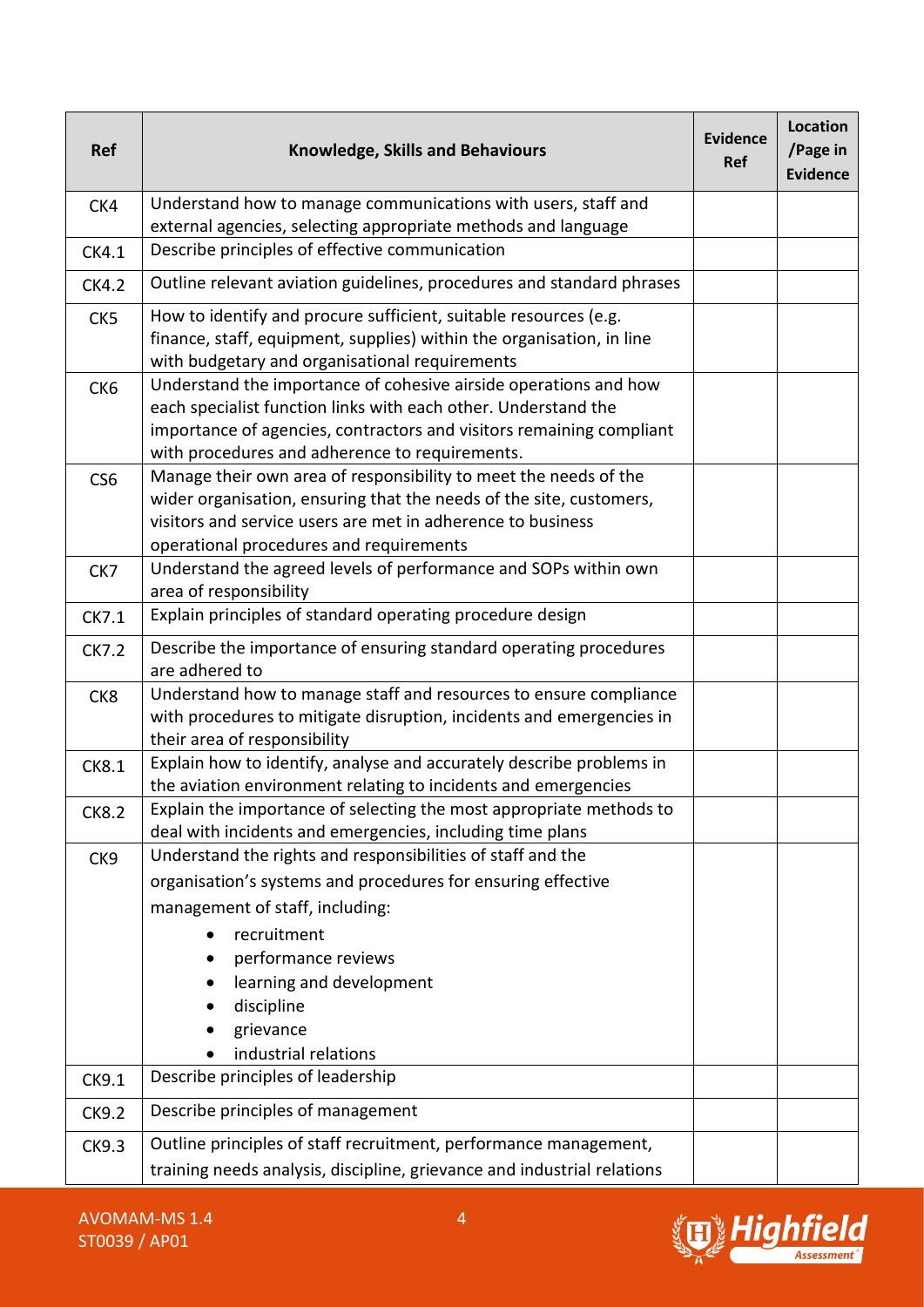| <b>Ref</b>      | <b>Knowledge, Skills and Behaviours</b>                                                                                                                                                    | <b>Evidence</b><br><b>Ref</b> | <b>Location</b><br>/Page in<br><b>Evidence</b> |
|-----------------|--------------------------------------------------------------------------------------------------------------------------------------------------------------------------------------------|-------------------------------|------------------------------------------------|
| CK9.4           | Explain how to motivate staff to achieve team and organisational<br>objectives                                                                                                             |                               |                                                |
| <b>CK9.5</b>    | Explain how to recognise, address and reduce conflict within the team                                                                                                                      |                               |                                                |
| CK9.6           | Explain how to keep competence up to date                                                                                                                                                  |                               |                                                |
| CS <sub>9</sub> | Effectively manage all aspects of own staff's performance, including:<br>recruitment<br>performance reviews<br>learning and development<br>discipline<br>grievance<br>industrial relations |                               |                                                |
| BE4             | Promote and instil the values of the organisation to all colleagues                                                                                                                        |                               |                                                |
| BE5             | Encourage integrity and accountability within team, leading by<br>example                                                                                                                  |                               |                                                |
| BE <sub>6</sub> | Seek and provide feedback to manage continuous development of<br>self, team and processes                                                                                                  |                               |                                                |
| BE7             | Be vigilant and proactive in embedding a safe, secure and compliant<br>working culture                                                                                                     |                               |                                                |
| PD1             | Clearly articulate examples from the workplace relevant to evidencing<br>competence across the standard                                                                                    |                               |                                                |
| PD <sub>2</sub> | Explain why it is essential to instil the importance of company vision,<br>values, empowerment and following procedures to staff                                                           |                               |                                                |
| PD <sub>3</sub> | Provide examples of how staff are managed effectively, including<br>motivation and development of teams and individuals                                                                    |                               |                                                |
| PD4             | Provide reasoned examples of how the aviation department operates<br>efficiently                                                                                                           |                               |                                                |
| PD <sub>5</sub> | Explain the importance of keeping up to date with current industry<br>regulations and provide examples of how this has been achieved                                                       |                               |                                                |
| PD <sub>6</sub> | Provide an overview of how the aviation department meets the needs<br>of the business and customer                                                                                         |                               |                                                |
| PD7             | Provide evidence to show they have been part of the effective<br>planning and review in the team                                                                                           |                               |                                                |
| PD <sub>8</sub> | Describe how the aviation department meets regulatory requirements                                                                                                                         |                               |                                                |
| PD <sub>9</sub> | Evidence effective day to day management of the team/department<br>and how these lead to customer satisfaction and ensure business<br>performance                                          |                               |                                                |

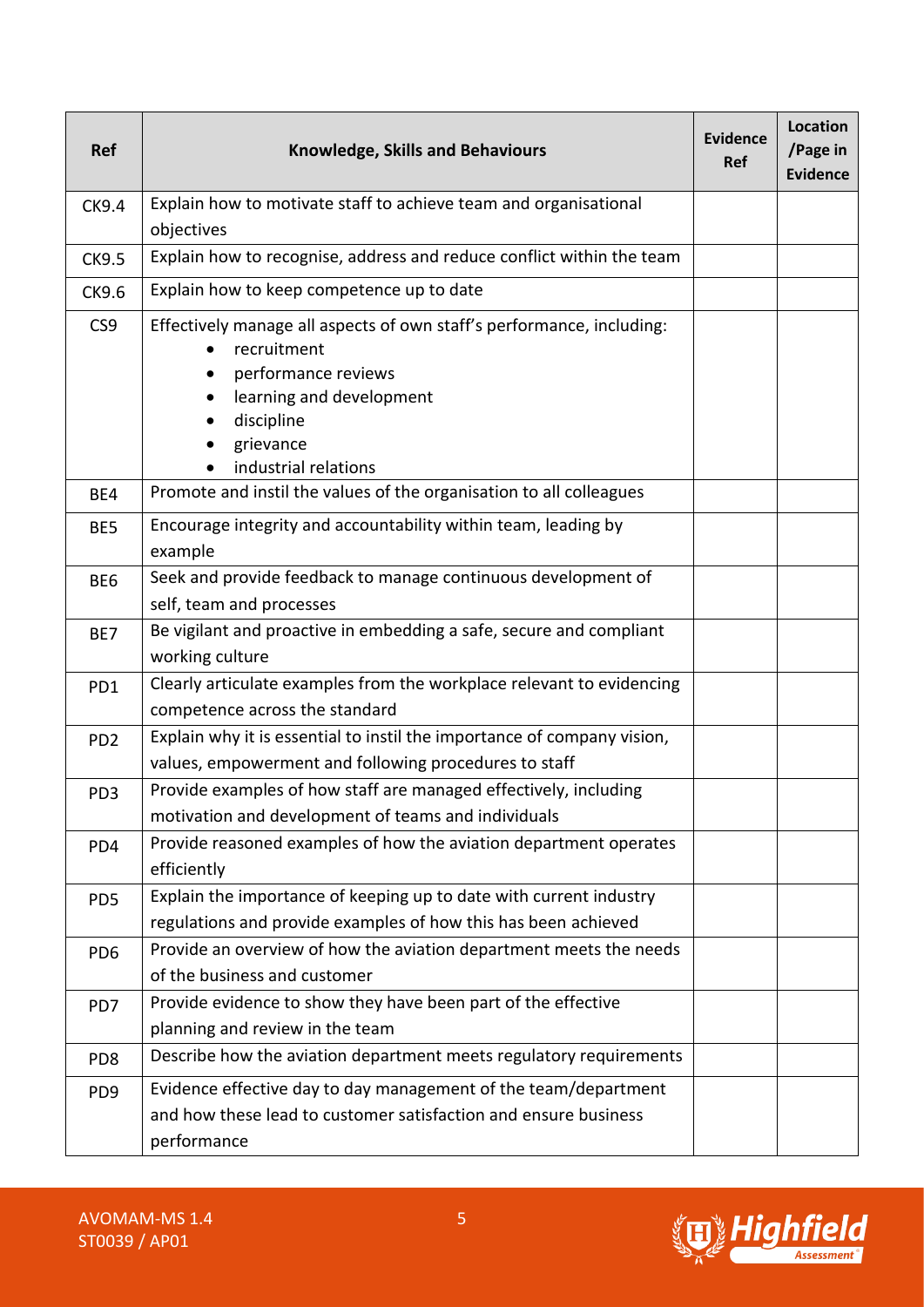| <b>Ref</b>       | <b>Knowledge, Skills and Behaviours</b>                                | Evidence<br><b>Ref</b> | <b>Location</b><br>/Page in<br><b>Evidence</b> |
|------------------|------------------------------------------------------------------------|------------------------|------------------------------------------------|
| <b>PD10</b>      | Provide an effective evaluation of own performance, including          |                        |                                                |
|                  | behaviours, identifying where opportunities for improvement have       |                        |                                                |
|                  | been taken and results thereof evaluated                               |                        |                                                |
| <b>PD11</b>      | Demonstrate how feedback has been sought from managers and             |                        |                                                |
|                  | stakeholders and how this has been effectively dealt with              |                        |                                                |
|                  | <b>Core Criteria - Merit</b>                                           |                        |                                                |
| REM1             | Demonstrate confidence and self-motivation in their role               |                        |                                                |
| REM <sub>2</sub> | Actively look for opportunities for self-development                   |                        |                                                |
| REM <sub>3</sub> | Deal with problems as they arise                                       |                        |                                                |
| REM4             | Seek to exceed customer expectations, in line with business objectives |                        |                                                |
|                  | <b>Core Criteria - Distinction</b>                                     |                        |                                                |
| RED1             | Consistently perform above the required level for their role           |                        |                                                |
| RED <sub>2</sub> | Have excellent self and time-management skills                         |                        |                                                |
| RED3             | Seek and take opportunities to share knowledge and develop others      |                        |                                                |
|                  | when the opportunity arises                                            |                        |                                                |
| RED4             | Deliver excellent customer experiences within the confines of the      |                        |                                                |
|                  | aviation operations environment                                        |                        |                                                |

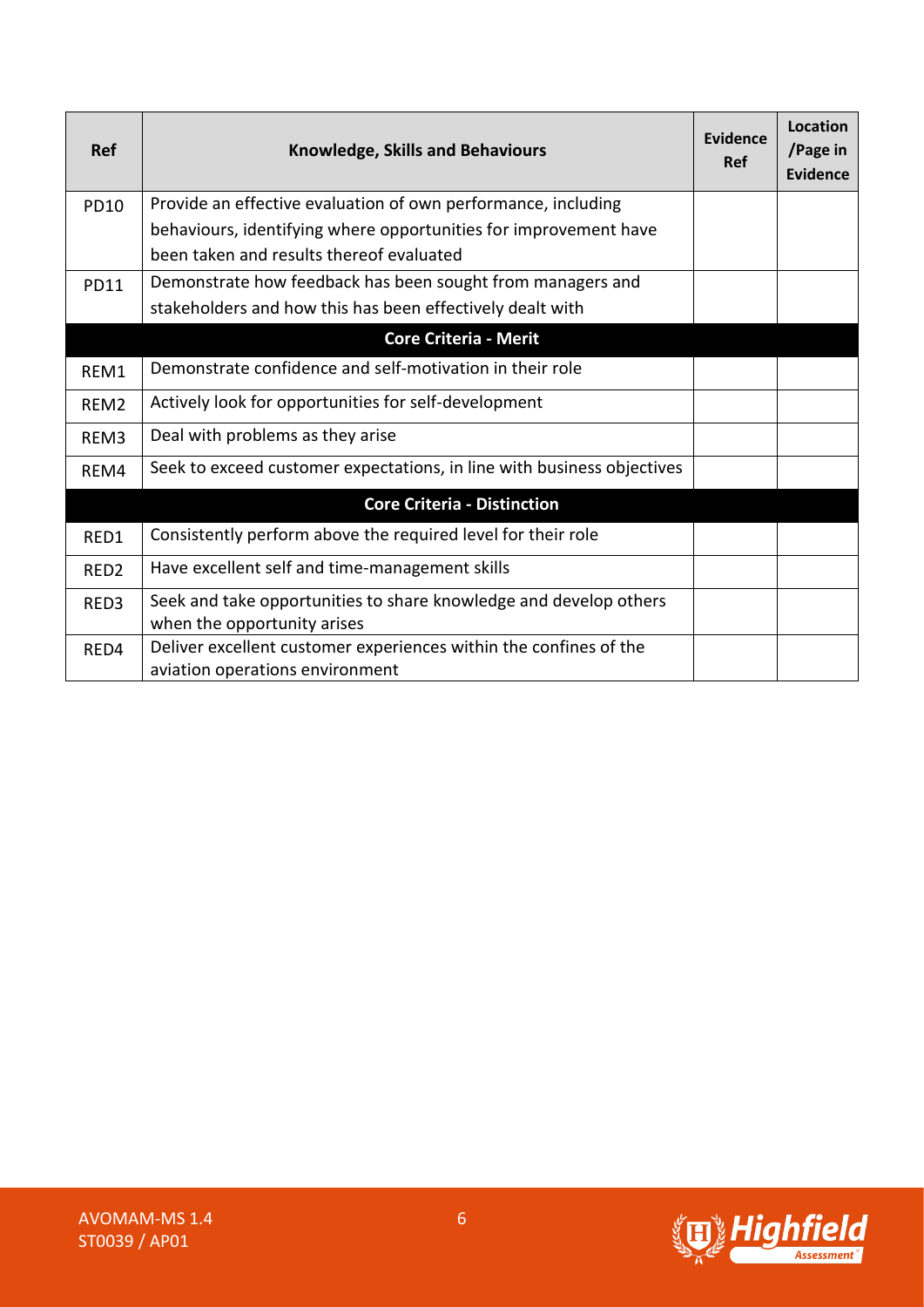| <b>Ref</b>       | <b>Knowledge, Skills and Behaviours</b>                                                  | <b>Evidence</b><br><b>Ref</b> | <b>Location</b><br>/Page in<br><b>Evidence</b> |
|------------------|------------------------------------------------------------------------------------------|-------------------------------|------------------------------------------------|
|                  | <b>Specialist Function 2: Aircraft Movement Manager</b>                                  |                               |                                                |
| AMK1             | Understand the procedures and processes for the safe movement of                         |                               |                                                |
|                  | aircraft and/or airside vehicles within own area of responsibility.                      |                               |                                                |
|                  | Understand the requirements of the aviation environment in                               |                               |                                                |
|                  | accordance with standard operating procedures to meet those<br>requirements.             |                               |                                                |
| <b>AMK1.1</b>    | Describe rules applying to aviation conditions including, runways,                       |                               |                                                |
|                  | taxiways, apron, roadways, adverse weather conditions,                                   |                               |                                                |
| <b>AMK1.2</b>    | Describe the use of aviation systems including, lighting systems,                        |                               |                                                |
|                  | marking systems, landing systems, power systems and                                      |                               |                                                |
| <b>AMK1.3</b>    | Understand civil and military licensing and inspection procedures                        |                               |                                                |
| <b>AMK1.4</b>    | Explain relevant legislation for aviation within your area of<br>responsibility          |                               |                                                |
| <b>AMK1.5</b>    | Understand the dangers of airside hazards: vehicles striking people,                     |                               |                                                |
|                  | inappropriate manual handling, slips, trips and falls, falls/                            |                               |                                                |
| AMK <sub>2</sub> | Understand the procedures and processes to plan and allocate the                         |                               |                                                |
|                  | necessary resources to ensure safe and successful operation of                           |                               |                                                |
|                  | airside movements according to the type of aircraft and aviation                         |                               |                                                |
|                  | environment required                                                                     |                               |                                                |
| <b>AMK2.1</b>    | Know how to assess human factor risks                                                    |                               |                                                |
| <b>AMK2.2</b>    | Define the different methods of communication and when to use                            |                               |                                                |
|                  | them within the team                                                                     |                               |                                                |
| <b>AMK2.3</b>    | Explain when it is essential to communicate with others in the team                      |                               |                                                |
| <b>AMK2.4</b>    | Outline the purpose and benefits of work goals and plans                                 |                               |                                                |
| <b>AMK2.5</b>    | Describe how to schedule activities and resources for the team                           |                               |                                                |
| <b>AMK2.6</b>    | Explain the situations in which team members might need support                          |                               |                                                |
|                  | and how to provide this                                                                  |                               |                                                |
| <b>AMK2.7</b>    | Define the purpose of work assessment                                                    |                               |                                                |
| <b>AMK2.8</b>    | Explain how to assess the work of teams and team members                                 |                               |                                                |
| AMK3             | Understand the complex equipment, tools and facilities required for                      |                               |                                                |
|                  | safe, efficient operation of an airport.                                                 |                               |                                                |
|                  | Understand relevant modern practices that can support<br>effectiveness and efficiencies. |                               |                                                |
|                  | Understand the principles of supervision, organisation and                               |                               |                                                |
|                  | administration.                                                                          |                               |                                                |

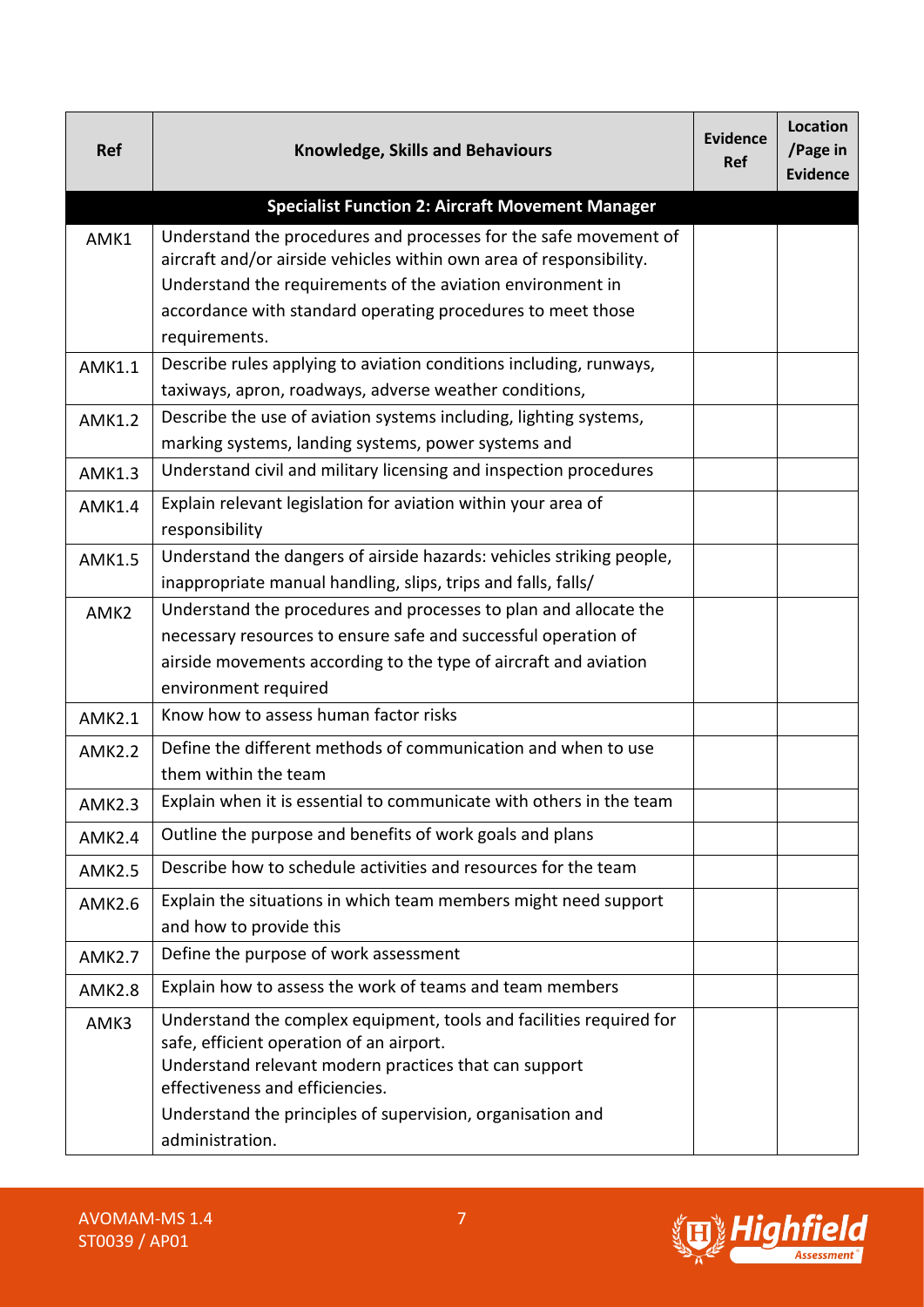| <b>Ref</b>       | <b>Knowledge, Skills and Behaviours</b>                                | <b>Evidence</b><br><b>Ref</b> | <b>Location</b><br>/Page in<br><b>Evidence</b> |
|------------------|------------------------------------------------------------------------|-------------------------------|------------------------------------------------|
| <b>AMK3.1</b>    | Describe what emergency equipment is available and your                |                               |                                                |
|                  | organisation's procedures for ensuring serviceability including fire   |                               |                                                |
| <b>AMK3.2</b>    | Explain your organisation's procedures for clearing airfield surfaces  |                               |                                                |
|                  | including winter operations                                            |                               |                                                |
| <b>AMK3.3</b>    | Describe standard safety and working practices in relation to airfield |                               |                                                |
|                  | operations including cleaning or sweeping, snow                        |                               |                                                |
| <b>AMK3.4</b>    | Know how to carry out risk assessments                                 |                               |                                                |
| <b>AMK3.5</b>    | Explain the situations in which supervision of others can achieve      |                               |                                                |
|                  | positive outcomes                                                      |                               |                                                |
| AMK4             | Understand the requirements for promoting strong                       |                               |                                                |
|                  | interrelationships with other airport users.                           |                               |                                                |
|                  | Demonstrate knowledge of local and national regulations and the        |                               |                                                |
|                  | need for compliance with all regulations including health and safety.  |                               |                                                |
| <b>AMK4.1</b>    | Understand CAA and local guidance on Airside Safety Management         |                               |                                                |
| <b>AMK4.2</b>    | Understand the relevant UK laws that apply to aviation in your area    |                               |                                                |
| <b>AMK4.3</b>    | Explain the role of the regulatory bodies such as Civil Aviation       |                               |                                                |
|                  | Authority (CAA), Health and Safety Executive (HSE) and                 |                               |                                                |
| <b>AMK4.4</b>    | Describe the purpose and benefits of working with other person(s)      |                               |                                                |
|                  | to achieve agreed goals and objectives                                 |                               |                                                |
| AMS <sub>2</sub> | Manage the planning of the required amount of resources according      |                               |                                                |
|                  | to aircraft type and environment in line with client, aviation         |                               |                                                |
|                  | environment and organisational requirements and standards, within      |                               |                                                |
|                  | required timescales                                                    |                               |                                                |